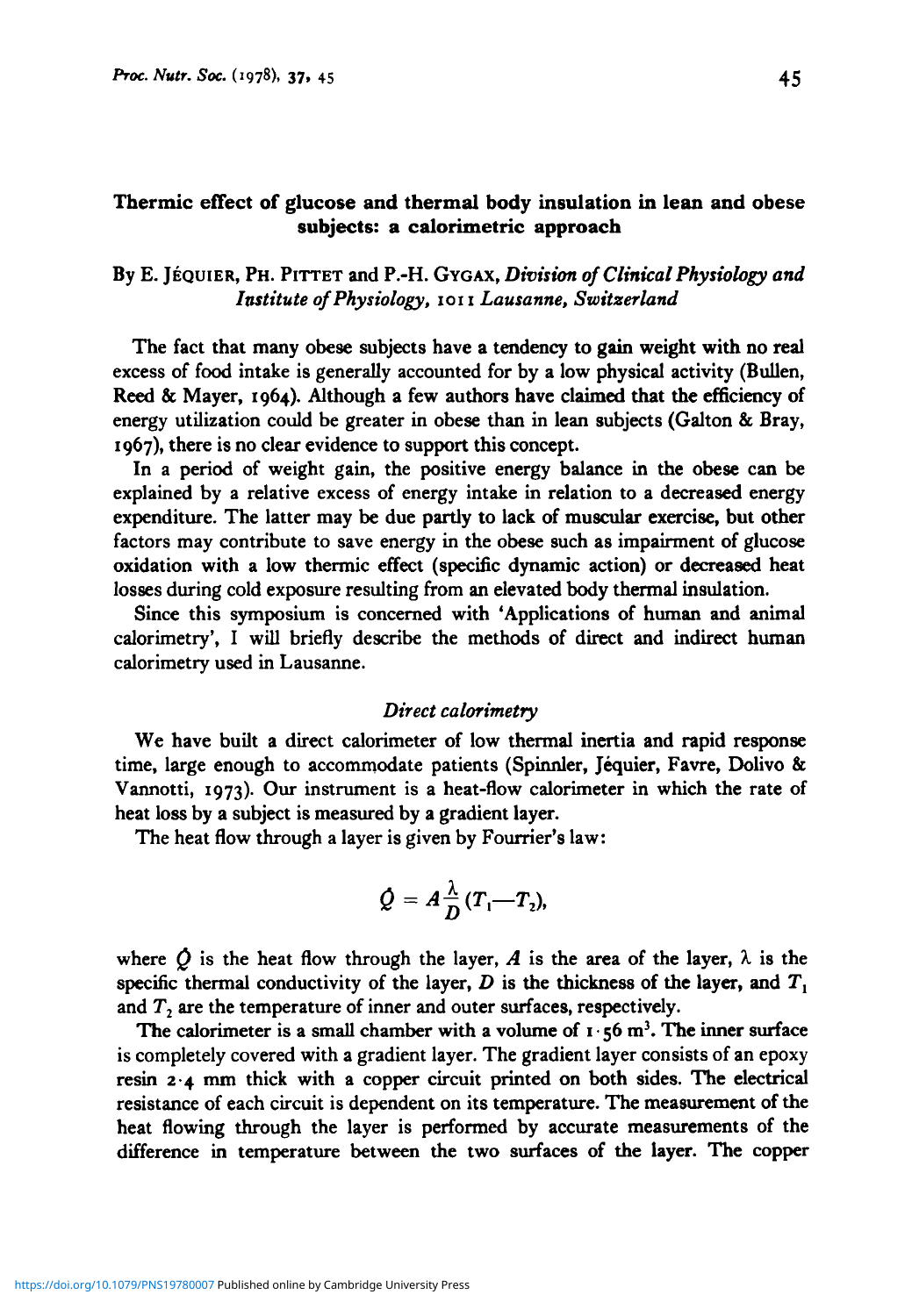circuits of the inner and outer surfaces of the gradient layer are connected in a Wheatstone bridge. The voltage measured is proportional to the sensible heat flowing through the layer  $(\hat{Q})$ . The measurement of detectable heat (radiative plus convective) using a gradient layer requires a constant temperature of the outer surface of the layer. The walls of the chamber **are** maintained at a constant temperature, within *0.005'* of the set temperature, by circulating water through channels in the walls of the chamber.

Evaporative heat losses of the subject are measured through a ventilatory circuit. Outside air is forced through the ventilatory circuit at a flow rate of **1150** l/min. The air is first cooled to a low temperature,  $T<sub>1</sub>$ , and completely saturated with water. Before reaching the chamber, it is passed through a heater where it is warmed to the chamber temperature,  $T<sub>2</sub>$ . The water vapour lost by the subject increases the water content of the air. Outgoing air from the chamber passes through a heat exchanger (condenser) maintained at the low temperature, *T,.* The water vapour lost by the subject condenses out and gives up its latent heat which is measured by a gradient layer: this corresponds to the evaporative heat losses of the subject. Respiratory heat losses can be measured separately through a respiratory circuit.

## *Indirect calorimetry*

The oxygen consumption  $(VO_2)$  of the subject is measured by an open-circuit system. A transparent plastic, ventilated hood is lowered over the subject's head and secured around his neck with an airtight tissue. A slight negative pressure is maintained in the hood to prevent expired air from leaking out. The air flow at the outlet of the hood is measured using a pneumotachograph and samples of the outflowing air are continuously passed through a paramagnetic oxygen analyser and an infra-red carbon dioxide analyser. The non-protein respiratory quotient is determined by subtracting the oxygen consumed and carbon dioxide produced by protein utilization assessed from urinary nitrogen excretion. The tables of Lusk **(1924)** were used **to** obtain the amount of carbohydrate and lipid oxidized.

## *Thermometry*

Internal temperature is measured using a tympanic thermocouple. Mean **skin**  temperature is calculated by weighting eight individual skin temperatures according to the method of Hardy & Du Bois **(1937).** 

## *Utilization rate and thermic effect of glucose in lean and obese subjects*

Two groups of female subjects who were familiar with the equipment were studied in the direct calorimeter (Pittet, Chappuis, Acheson, de Techtermann *8z*  Jéquier, 1976). Group 1 consisted of ten control subjects, aged 24.2 ± 1.7 years with a mean body-weight of  $56.6 \pm 1.9$  kg  $(102 \pm 2.0\%$  of ideal weight). Group 2 consisted of eleven obese subjects, with a mean weight of **83-7+4-4** kg  $(159.3 \pm 7.9\%$  of ideal weight).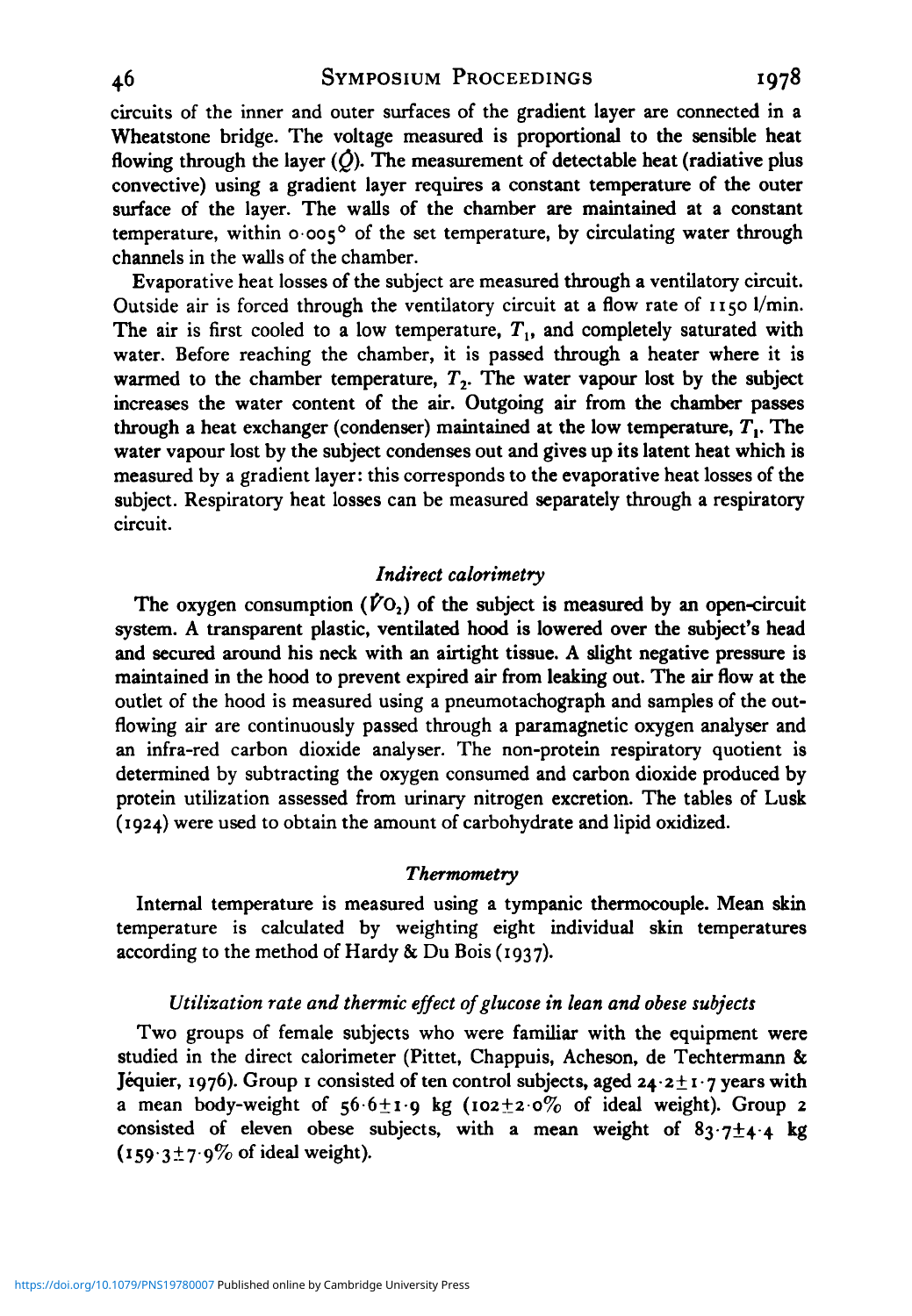# **Vol. 37** *The application of human and animal calorimetry* **47**

The subjects were introduced into the calorimeter at  $28^\circ$  and  $30\%$  relative humidity. After a 4o-min period of measurements in the fasting state, an oral dose of **50** g glucose was given and measurements including direct and indirect calorimetry were done during **150 min.** Control experiments were done in three control subjects to study the effect of an energy-free meal, **150 ml** water+lemon juice. The results are given in Fig. 1.

At  $28^\circ$ , a temperature considered to be near the thermal neutral environment, in the fasting state heat losses expressed in  $k/m^2$  per h were significantly higher in the control subjects (192+5.3) than in the obese (162.6+3.9). Metabolic rate was also more elevated in controls  $(177.8+8 \text{ kJ/m}^2 \text{ per h})$  than in the obese  $(164.1+4.8)$ but the difference was not significant.

Simultaneous measurements of metabolic rate *(M)* and heat losses *(H)* allow *us*  to calculate the heat storage (S); for a resting subject,  $S=M-H$ . Hence, at  $28^{\circ}$ , control subjects were in negative thermal balance  $(S = -14.2 + 5.0 \text{ kJ/m}^2 \text{ per h})$ whereas the obese were in thermal equilibrium  $(S = I \cdot 5 + 4 \cdot 8 \text{ kJ/m}^2 \text{ per h}).$ 

After the ingestion of glucose, metabolic rate measured over the 150-min period increased in both groups, by 13.0% in the control and  $5.2\%$  in the obese. Calculated in terms of specific dynamic action the increase in metabolic rate was **12.070** and 5.2%, respectively, of the energy content of the load. Heat **losses** did not change significantly during the 150 min after glucose in either group. Thermal balance became positive in both groups,  $10.9 \pm 5.6$  and  $10.8 \pm 4.8$  kJ/m<sup>2</sup> per h in controls and obese, respectively.

The oxidation rate of the different substrates was calculated. In the fasting state, control subjects oxidized mainly carbohydrate **(90.4** mg/min) and less lipid (68.8 mg/min), whereas the main energy substrate utilized by the obese was lipid (103.7 mg/min) and less carbohydrate **(50.2** mg/min). After the glucose load, carbohydrate oxidation rate increased in both groups to reach 159 mg/min in controls and 95.6 mg/min in the **obese.** Lipid oxidation decreased slightly and protein metabolism remained unchanged. The energy-free meal (water+lemon juice) induced no significant change in metabolic rate or heat losses.

The main finding of this study is a lower thermic effect of glucose in **obese** than in control subjects. The obese had a lower oxidation rate of carbohydrate than controls in both the fasting and postprandial states. **This** can be explained by the inhibition of carbohydrate oxidation in the presence of elevated plasma **free** fatty acids (FFA) as described by Gomez, Jéquier, Chabot, Büber & Felber (1972); the entry of FFA into muscle cells is stimulated and their utilization depends mainly on their concentration. In addition, Randle, Hales, Garland & Newsholme (1963) showed that increased fatty acid oxidation leads to inhibition of key enzymes in the glycolytic pathway which decreases the rate of glucose oxidation.

The fact that the obese were in thermal equilibrium at  $28^\circ$  whereas the controls were in negative thermal balance may be related to the differences in thermic effects observed. The increase in metabolic rate after glucose ingestion in the controls may play a thermoregulatory role, whereas there was no need for an extra heat production in the obese subjects.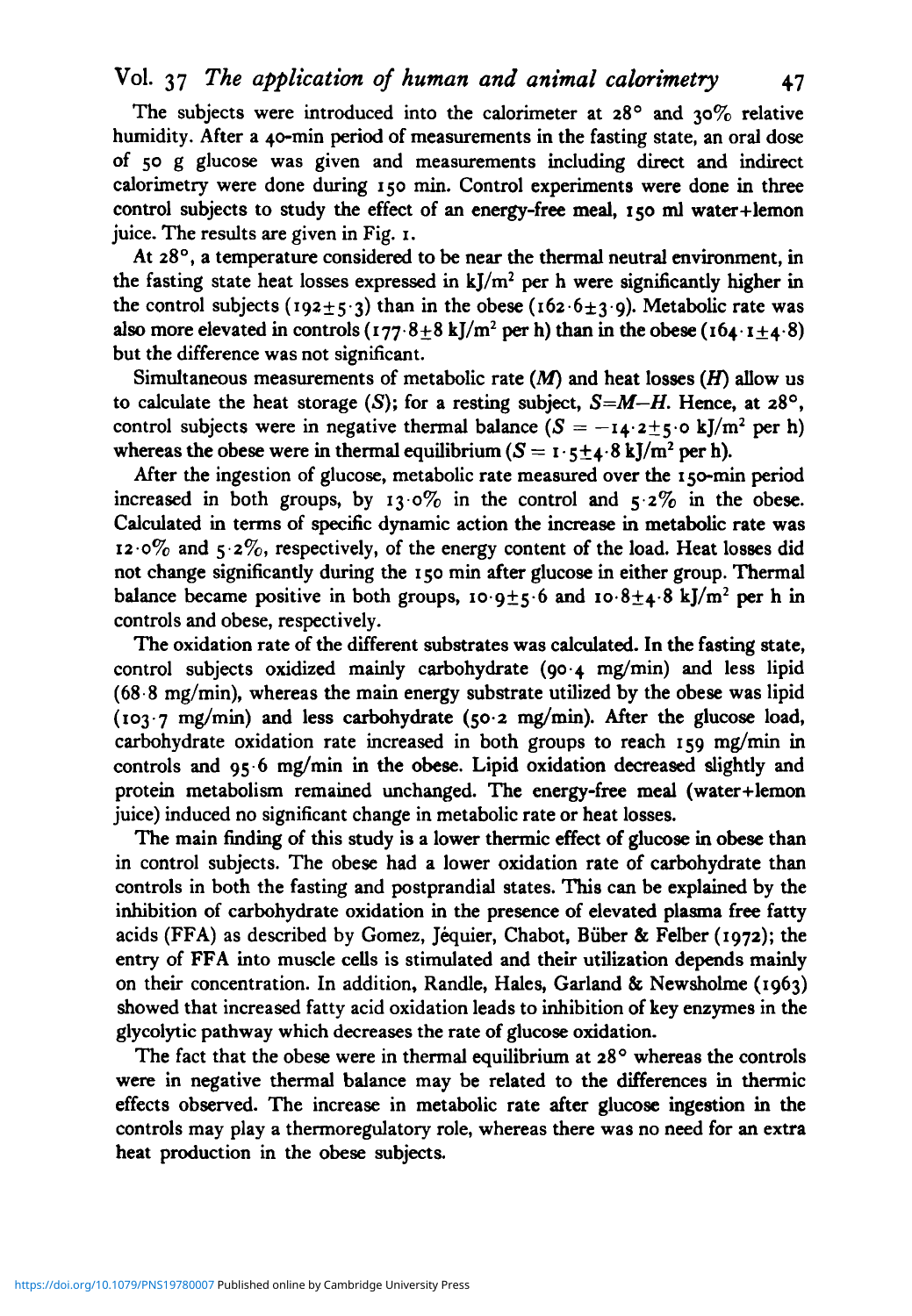

Fig. 1. (a) Metabolic rate (kJ/m<sup>2</sup> per h) during a 40-min control period (fasting) and during 150 min after an oral dose of 50 g glucose for a group of eleven female **obese** subjects N. The increase in metabolic rate after **the** glucose load was statistically significant in the group of control **subjects (P<o.ooI).** (b) Heat **losses (kJ/m\*** per h) for the same group of subjects. Vertical bars represent the standard errors of the mean values.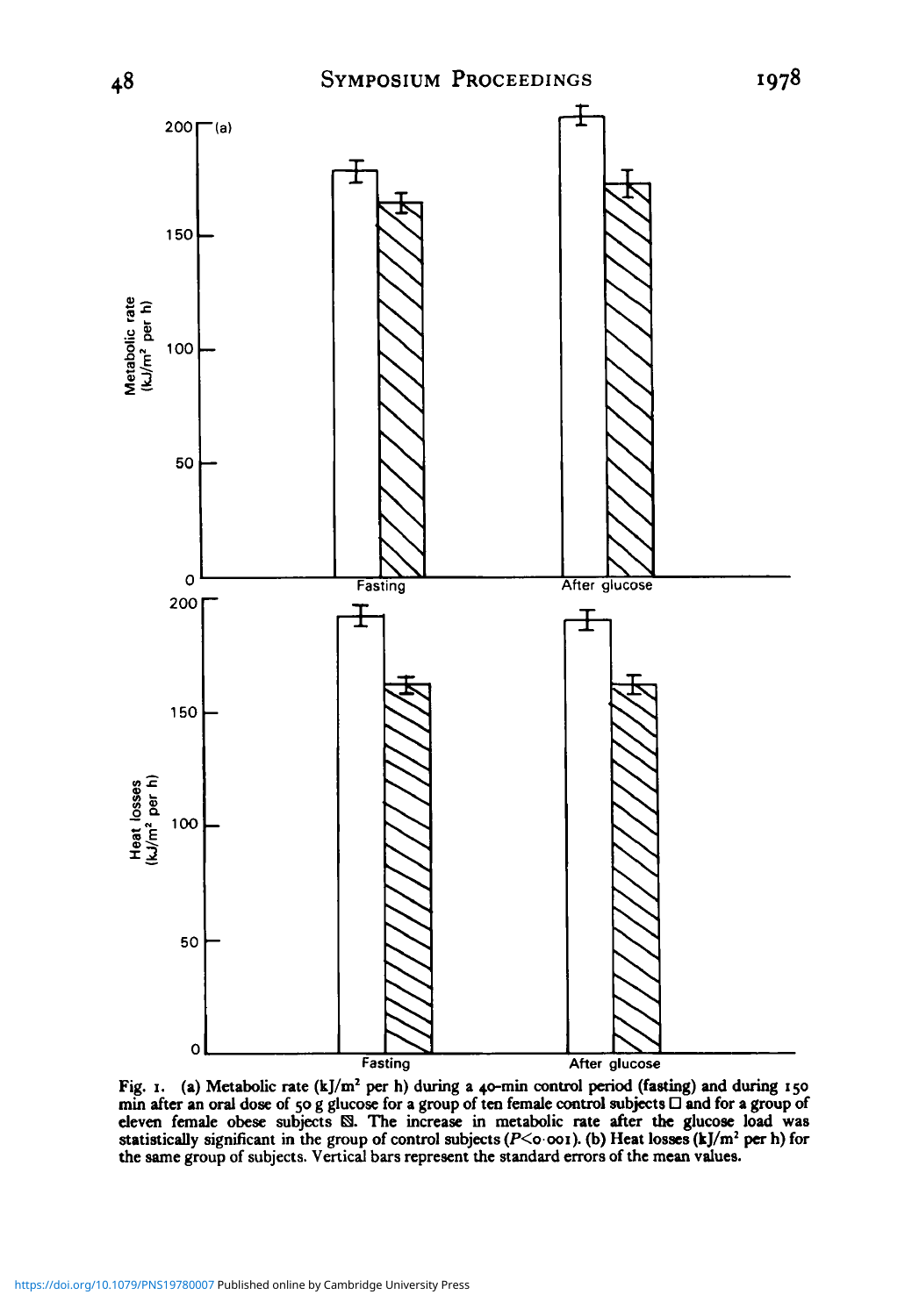### *Thermal body insulation*

It is well established that in thermally comfortable environments, thermal body insulation does not play a role in the regulation of human energy expenditure. However, during cold exposure, the amount of heat lost influences the cooling rate of the body and can elicit metabolic responses. Under these conditions, the degree of thermal body insulation is an important factor; **a** large insulation can contribute to saving and may lead to an economy of fuels consumed by the body.

Thermal body insulation  $(I<sub>A</sub>)$  is obtained by the equation:

$$
I_b = \frac{(T_{int} - \bar{T}_{sk})A_b}{\bar{H}_{sk}},
$$

where  $T_{int}$  is internal (or core) temperature,  $T_{sk}$  is mean skin temperature,  $A_b$  is body surface and  $\hat{H}_{sk}$  is total heat losses through the skin. Thermal body insulation depends on the composition and the thickness of subcutaneous tissues as well as on their blood flow (Jequier, Gyax, Pittet & Vannotti, *1974).* The study of thermal body insulation in subjects of widely different body-weight may give some insight into the mechanism of the low energy expenditure observed in obese subjects exposed to cold, or in anorexic patients in a neutral thermal environment.

#### *Subjects*

The subjects of this study were women with no evidence of endocrine disease. They were assigned to four groups according to their weight and anamnesis. Fig. *2*  shows the weight (in *7'0* excess of ideal weight) and the mean thickness of subcutaneous fat of the four groups of subjects.

(1) Controls ( $n=27$ ): women with body-weight within  $\pm 10\%$  of ideal weight.

(2) Anorexic ( $n=18$ ): women with body-weight between  $-10$  and  $-30\%$  of ideal weight, and with an anamnesis of anorexia nervosa.

(3) *Trend to obesity* ( $n=29$ ): women moderately obese (weight +10 to  $+35\%$  of ideal weight) and with an anamnesis of easy weight gain.

*(4) Obese (n=34):* women with marked obesity (body-weight in excess of *+so%*  of ideal weight).

#### *Experiments*

Heat losses (in  $W/m^2$ ) and total body insulation were measured in each group of subjects at an ambient temperature  $(T_a)$  of  $28^\circ$  or  $20^\circ$  or both. (Most subjects **performed** only one test.)

## *Heat losses*

Fig. 3 shows that controls had higher heat losses than the three other groups at *28* or  $20^{\circ} T_a$ .

#### *Thermal body insulation*

Thermal body insulation was determined as previously described. In addition, the insulation due to the subcutaneous fat was calculated from measurements of subcutaneous fat thickness (Fig. **2)** and the coefficient of thermal conductivity of fat  $(0.21 \text{ W/m per deg C})$  as described by Jéquier *et al.* (1974).

 $37(1)4$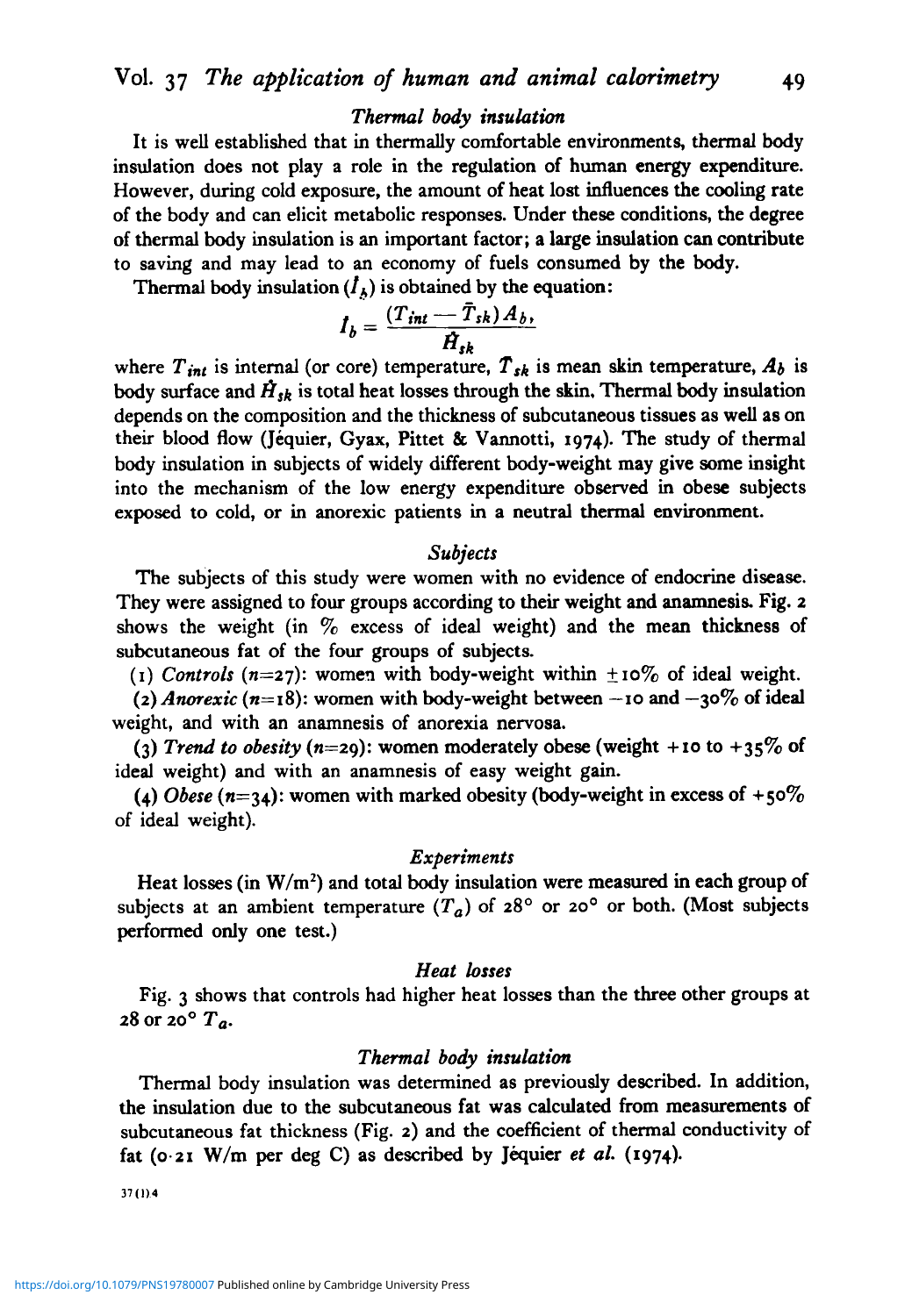

**Fig. 2. (a) Excess weight (in 70 of ideal weight) in four groups of female** *subjects.* (b) **Mean thickness of subcutaneous fat (in** mm) **in the name four group of female subjects. Vertical bars**  represent the standard errors of the mean values.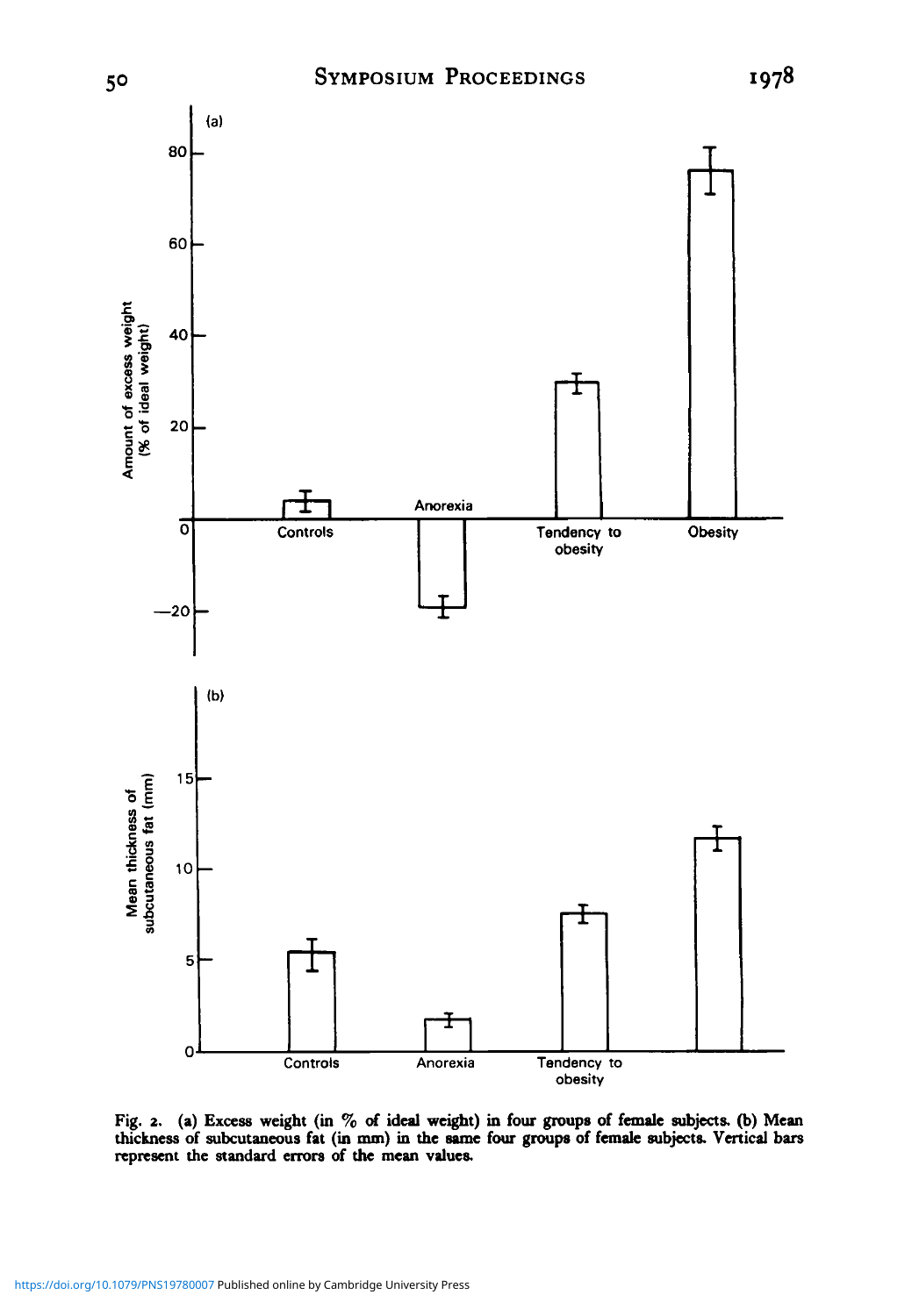

Fig. 3. Heat **losses (Wlrn')** in four groups of female subjects **as** in Fig. **2.** (a) **The** measurements were performed by direct calorimetry 30 min after exposure at an ambient temperature of  $28^{\circ}$ . (b) **The measurements werc performed** I h after *exposure* at an ambient temperature of *20°.* Vertical bars represent the standard errors of the mean valuea



Fig. 4. Thermal body insulation  $(W^{-1} \text{ m}^2 \text{ }^{\circ}\text{C})$  in the four groups of female subjects as in Fig. **2.** (a) 30 min exposure at  $28^\circ$ . (b) I h exposure at  $20^\circ$ . *R*, represents the insulation due to the subcutaneous fat. *0,* represents the insulation due to the tissues underlying the subcutaneous fat, **i.e., the** insulation related to the decrease of blood **flow** by **vlsoconstriction. Vertical** bars represent the standard **mrs** of **the** mean values for total insulation.

Fig. **4 shows** that subcutaneous fat insulation depends upon the weight of the subjects (dashed area of the columns). The white part of the columns represents the insulation due to the tissues underlying the subcutaneous fat, i.e., the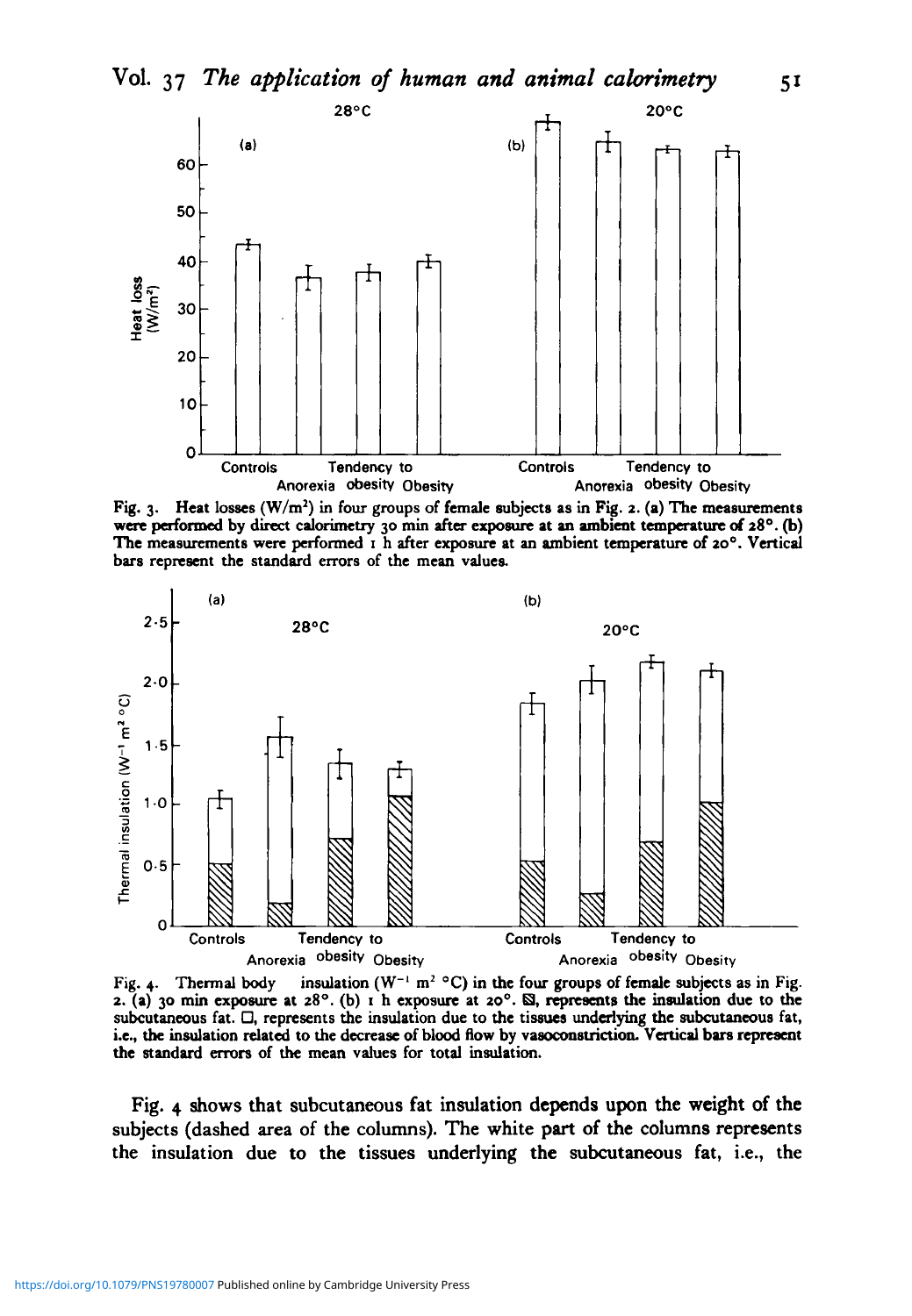insulation related to the decrease of blood flow by vasoconstriction. Subjects with anorexia nervosa had the largest insulation at 28°, thanks to an intense vasoconstriction in subcutaneous tissues. In contrast, the **obese** had a large 'fat' insulation and a small 'regulatory' insulation.

After I h of cold exposure at **zoo,** body insulation rose in all subjects. The increase in insulation was especially important in the tendency to obesity and obese groups. Subjects with a tendency to obesity presented a large 'regulatory' insulation (white part of the column) which indicates an increased vasoconstriction of subcutaneous vessels with a decreased heat transfer by the blood flow.

# *Metabolic heat production*

The physiological consequence of the large insulation and of the decreased heat loss in the **obese** groups is a smaller metabolic response to cold. The decrease in skin temperature is a well documented stimulus of metabolic heat production in the cold. Therefore in Fig.  $5$ , the metabolic heat production  $(M)$  was plotted against mean skin temperature  $(\tilde{T}_{sk})$ . Controls had higher  $\tilde{M}$  than the obese (both groups of obese were considered together) and anorexia nevosa subjects. When  $\bar{T}_{ik}$ fell below *30°,* controls increased M (beginning of shivering) while **obese** or anorexic subjects showed no stimulation of  $\dot{M}$ . Hence, the threshold of  $\bar{T}_{sk}$  at which  $\dot{M}$  is stimulated appeared to be lower in obese and anorexic subjects than in controls. Moreover, the **obese** and to a lesser extent the anorexic subjects showed the largest thermal insulation which allowed them to save energy by decreasing heat losses. **This** economy of energy is probably related to the lack of stimulation of thermogenesis during cold exposure.



**Fig. 5. Relationship between mean skin temperature and metabolic heat production (in W/m2) in the COV**<br> **the control group O-----O, the tendency to obesity and the obese groups**  $\bullet$  **----** $\bullet$ **, and the control group O------O, the tendency to obesity and the obese groups**  $\bullet$  **---** $\bullet$ **, and the anomaging arrives group anorexia nervosa group**  $\triangle$ **------** $\triangle$ . The measurements were performed during I h exposure at an **ambient temperature of** *20°.*